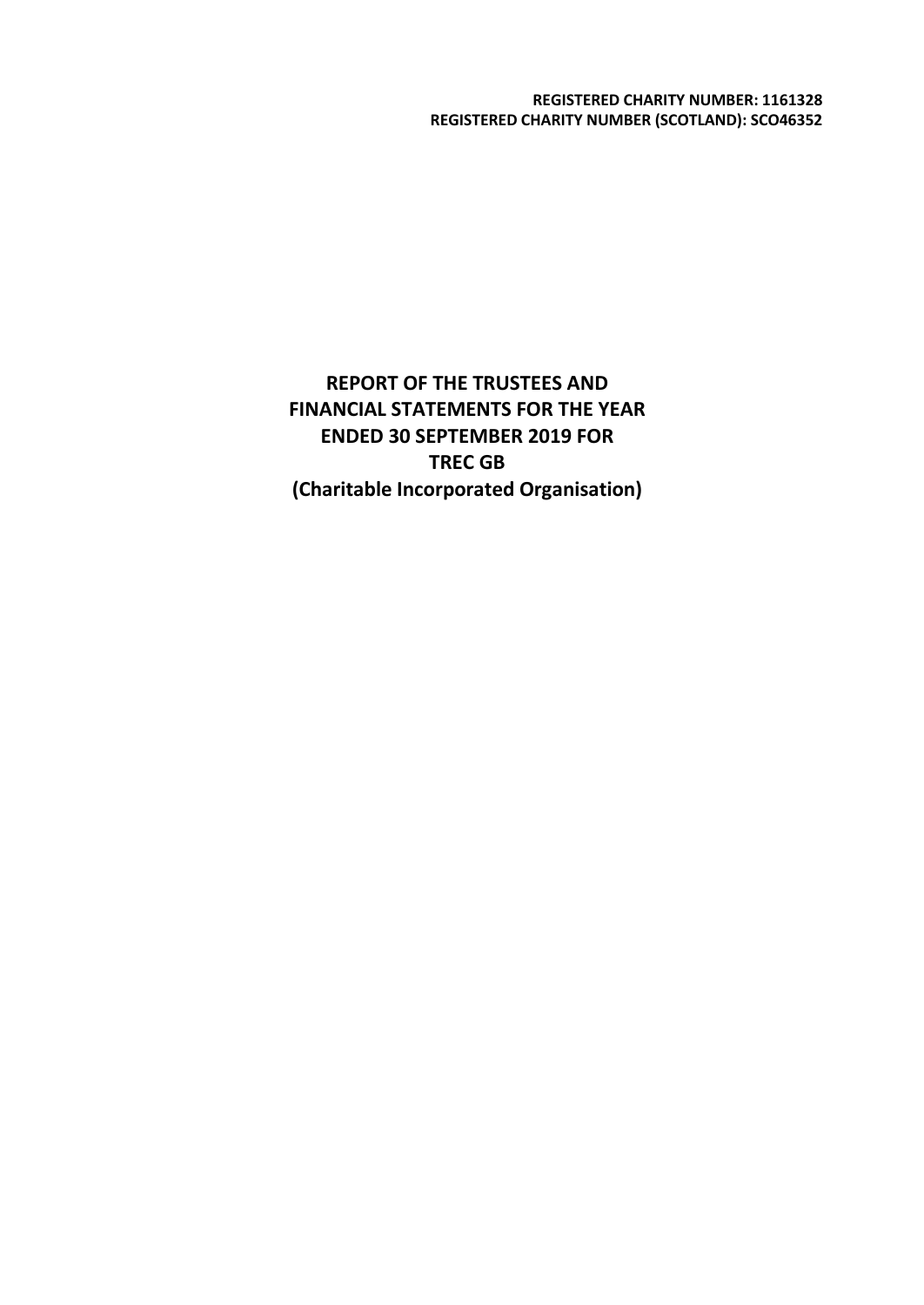### **REFERENCE AND ADMINISTRATIVE DETAILS OF THE CHARITY**

| <b>Trustees</b>                     | S Leggat<br>D Rogerson<br>J Snowdon<br>J McHugh<br>M Weston<br>V Warren<br>C Cromarty<br>H Martin<br>A Marfleet<br>K Adamson<br>C Paine<br>L Owens | (Resigned Nov 2019)<br>(resigned Dec 2018)<br>(Resigned Nov 2019)<br>(Resigned Nov 2019)<br>(Resigned Nov 2019)<br>(Deceased Aug 2019)<br>(Resigned Nov 2019) | S E Thurnell<br>J Scott<br>D Still<br>Z C Lawlor<br>J Ralston<br>A Gibson<br>J M Morris<br>S Watson<br>D E Ralli<br>J Kedward | (Resigned Dec 2018)<br>(Resigned Nov 2019)<br>(Resigned Nov 2019)<br>(Resigned Nov 2019)<br>(Resigned Jan 2019)<br>(Resigned Nov 2019)<br>(Resigned Oct 2019)<br>(Resigned Nov 2019)<br>K Whitehead (Resigned Nov 2019) |  |
|-------------------------------------|----------------------------------------------------------------------------------------------------------------------------------------------------|---------------------------------------------------------------------------------------------------------------------------------------------------------------|-------------------------------------------------------------------------------------------------------------------------------|-------------------------------------------------------------------------------------------------------------------------------------------------------------------------------------------------------------------------|--|
| <b>Registered Office</b>            |                                                                                                                                                    |                                                                                                                                                               | Rose Cottage<br>Aley<br>Over Stowey<br>Bridgewater<br>TA5 1HB                                                                 |                                                                                                                                                                                                                         |  |
| <b>Registered Office (Scotland)</b> |                                                                                                                                                    |                                                                                                                                                               | Hyndshawland Farm<br>Elsrickle<br><b>Biggar</b><br>South Lanarkshire<br><b>ML12 6RD</b>                                       |                                                                                                                                                                                                                         |  |
| <b>Independent Examiner</b>         |                                                                                                                                                    |                                                                                                                                                               | R Carne FCA<br>Bush & Co Limited<br>2 Barnfield Crescent<br>Exeter<br><b>EX1 1QT</b>                                          |                                                                                                                                                                                                                         |  |
| <b>Bankers</b>                      |                                                                                                                                                    |                                                                                                                                                               | <b>Barclays</b><br>Leicester<br><b>LE87 2BB</b>                                                                               |                                                                                                                                                                                                                         |  |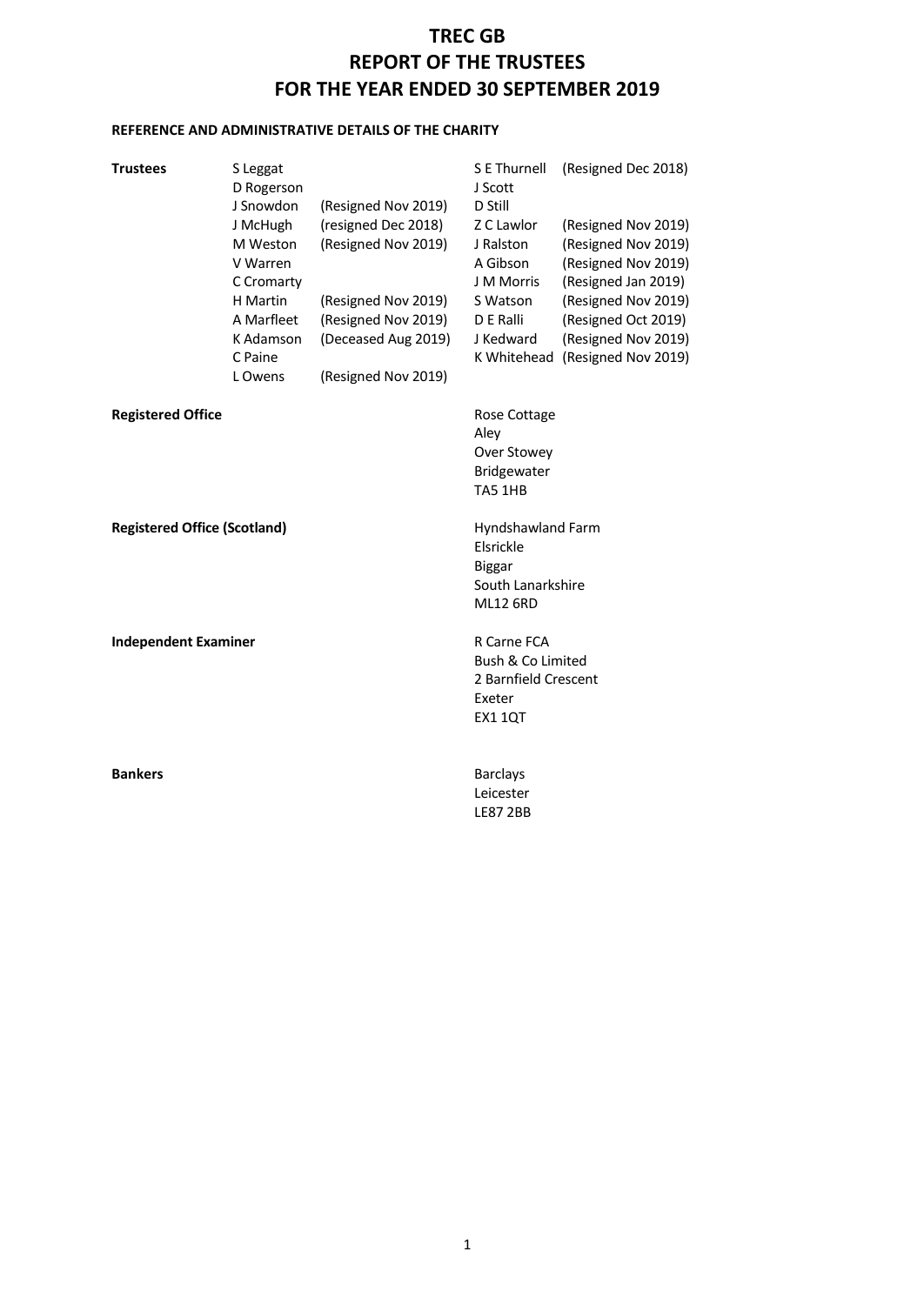#### **STRUCTURE GOVERNANCE AND MANAGEMENT**

#### **Governing Document and Charity Constitution**

TREC GB is a charitable incorporated organisation, registered on 20 April 2015, and governed by its constitution. A review of the Constitution took place during the year and an updated version lodged with the Charities Commission on 13th September 2019.

The Constitution model changed from the original Foundation Model to an Association Model with approval of the Trustees at their meeting on 10th September 2019 and recorded in the minutes of that meeting. IBB Solicitors, Uxbridge, Middlesex, specialists in Charities Law, provided legal advice which was acted upon by the Trustees before approval of the final draft.

#### **Appointment of New Trustees**

Each TREC Region elects up to two trustees to represent their views. The current trustees consider and approve these appointments.

However, TREC GB is currently in a transition period that began on 12<sup>th</sup> August 2019 following approval of a proposal to streamline the Board of Trustees.

#### **Decision Making Structure**

The Board of Trustees, supported in its work by a number of Working Groups, meets by conference call almost every month. Working Group Chairs submit reports on a regular basis to assist the Trustees in making decisions at Board level. Reports, posted in a Board documents area at least a week in advance of meetings, allow consideration of relevant information, some of which informs proposals for adoption by TREC GB. Currently there are ten Working Groups dealing with all aspects of finance, constitution, training, competition, liaison with FITE (World Governing Body), communication and marketing.

#### **OBJECTIVES AND ACTIVITIES**

#### **The Charity's Objects**

The Charity's original objectives are as stated in the Governing Document (Constitution)

- The promotion, as the governing body of the sport of British TREC, of community participation in healthy recreation in horse riding.
- TREC is a sport intended to test the skills of a horse and rider in planning and executing a long distance ride in unfamiliar country.

#### **The Charity's Activities**

TREC GB has continued to fulfil these objectives by delivering a number and range of training sessions and supporting the organisation and delivery of both summer and winter TREC competitions, including the annual TREC Championships of Great Britain and the Level One (Grassroots) Championships. Training supports the development of competition officials, organisers, judges, traceurs, and Technical Delegates (TDs), to enable consistency in standard of competition organisation and judging. The training is both practical and classroom based and is available to all TREC GB members (although only those who have attained judge qualification may attend a TD courses). Probationary TDs progressing though their training programme are able to shadow experienced Technical Delegates at different levels of competition. Both introductory and refresher training days and conferences have been held across the country for new and qualified judges, for organisers, traceurs and TDs.

TREC GB delivered International Judges' training in May and Technical Delegate training in October 2018 and September 2019.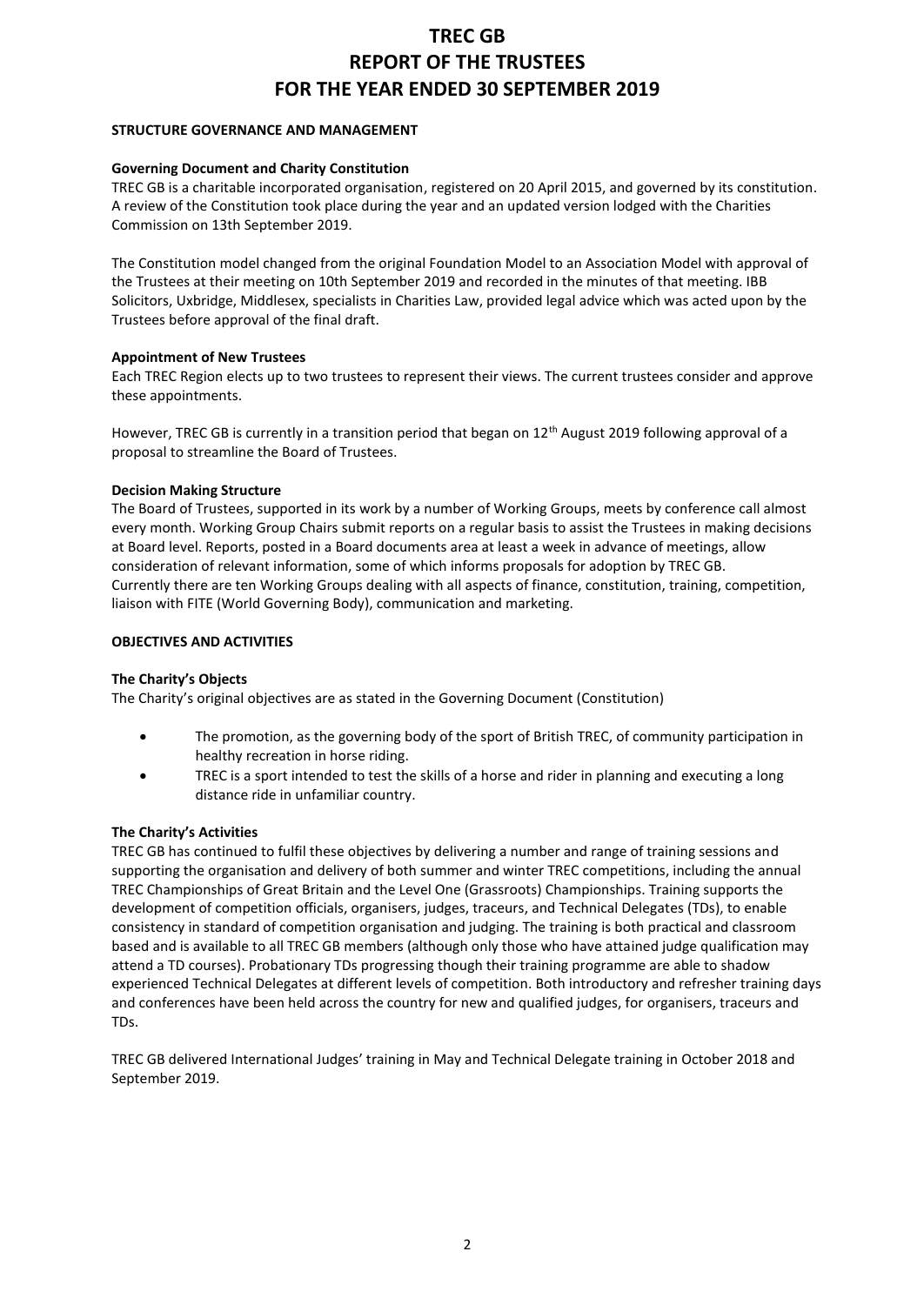#### **The Charity's Activities (continued)**

Skills and understanding gained and developed during training continue to be put into practice at competitions across the country. TREC GB supported its affiliated clubs in their organisation and running of thirty-four Summer Series Championship qualifiers and eighty-three Winter Series events in 2018- 2019 with increasing numbers of competitors taking part in both types of event. Both Championships were well attended this year, with eighty competing at the Great Britain Championships and eighty-five at the Level One Championships. With the combined total of four hundred and twenty-nine, Red and Blue membership remained stable compared with last year. The number of supporter members increased slightly to one hundred and twenty-five.

Increasing membership is a priority for the future.

#### **ACHIEVEMENTS AND PERFORMANCE**

Two Young Riders, selected to represent TREC GB internationally, competed at the Young Rider Championships held at Brachfeld in Germany during August. Out of thirty-two competitors across Europe, our riders finished 12th and 18th. Five Young Riders attained the age of twenty-one during the year and have joined the pool of senior riders registered to compete at the World Championships in 2020. In February, FITE announced the inclusion of a Junior Pairs class (14-18 year olds) at future International competitions. Currently TREC GB is working with six Junior riders interested in achieving selection in 2020.

As an associate member of the International Equestrian Tourism Federation (FITE),TREC GB has representation at FITE meetings and a voice in the international organisation of our sport. This year one International Judge attended refresher international judge training in Belgium. In total, we now have nine International Judges two of whom can train International judges across Great Britain.

One International Rider attended the TREC International Competition of China, part of a recent programme to encourage and promote the sport of TREC in China. The programme is organised and run by China's Institute of Horse Culture, Sports and Tourism. The full two-day competition took place at Datan four hours north of Beijing near the inner Mongolian border. Nine nations and twelve riders competed with TREC GB placed third. Again all FITE member countries were invited. It was an opportunity to share ideas, discuss issues and discover how the similar and yet different organisations participates in TREC.

#### **FINANCIAL REVIEW**

TREC GB has had a better year financially than the previous year. We are still showing net expenditure of £2,692 over income. This is accounted for by a significant portion of the membership fees, required to operate the charity in the current financial year, being paid right at the end of the previous year. In reality, we actually made a small surplus, if those memberships are counted in the year to which they actually relate. (The coming year's membership fees are being held back until 1stOctober 2019.) This gives the charity carried forward funds of £42,055. Both championships made a surplus this year so we are back on track in that respect. We made some small fee increases from the start of the year and these have proved beneficial. We looked at some of our international costs as the year progressed and managed to economise and prioritise the most essential spending there. The scoring programme training has not yet reached its full funding commitment as training continues resulting in savings for this financial year. Other training costs have been lower, as where courses are run late in the year, costs have not always been claimed by year-end.

#### **Reserves Policy**

The trustees have given due regard to charity commission guidance and aim to hold £39,000 (approx 6 months of expenditure in reserve). Several events were cancelled during the year due to the equine flu resurgence and this could easily escalate again and have a devastating effect on our income from competition and membership fees.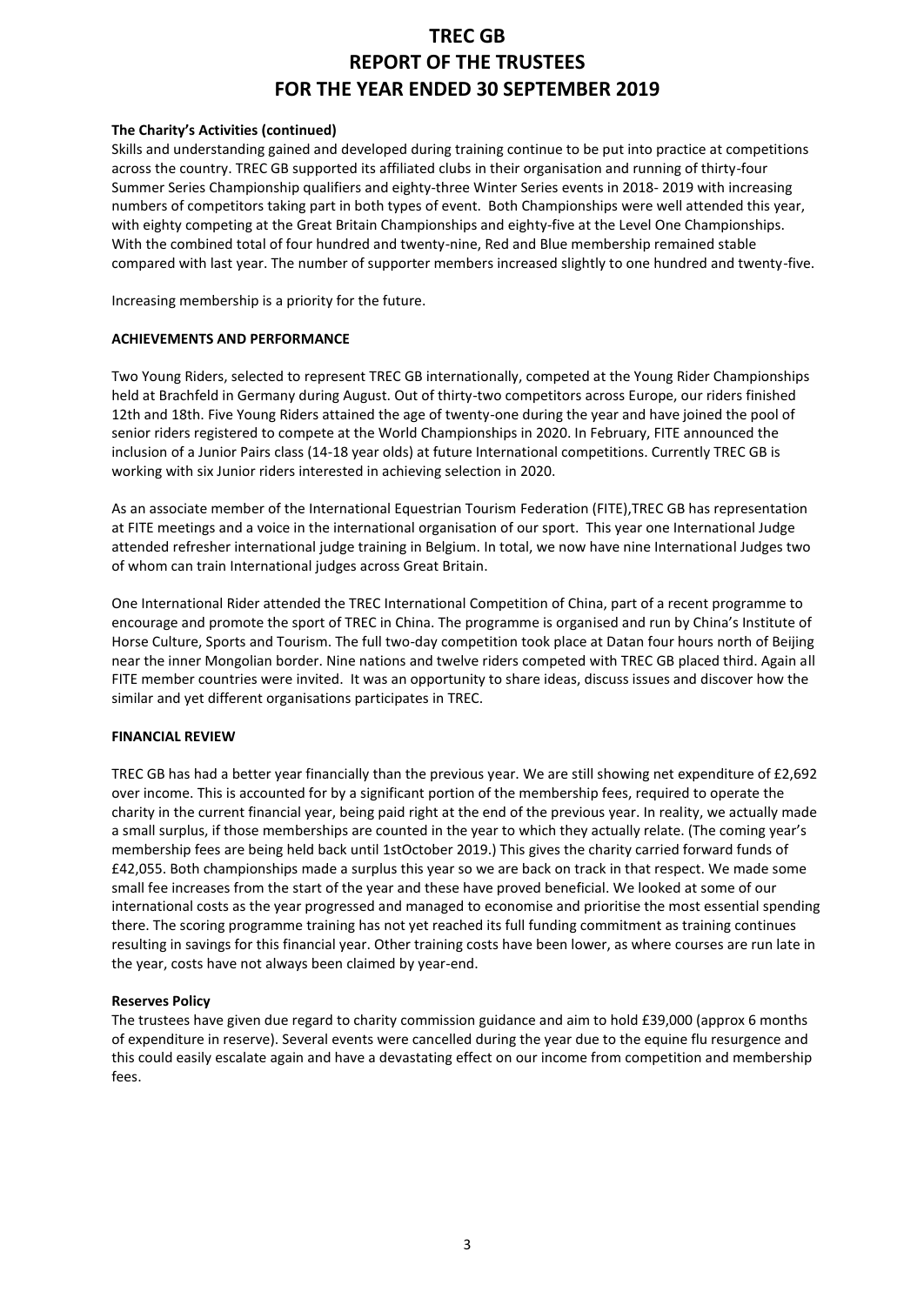#### **Reserves Policy (continued)**

Reserves are currently in excess of this at £42,055. We intend to use any spare funds to bring the new website to fruition; this will provide a better service and resource for members and more payment/membership options. We also need to boost membership by investing in marketing and publicity materials to allow us to attend and have a presence at equestrian events and shows. Training materials, eg professionally produced videos, need commissioning to ratify and refresh our officials and make more use of online training.

On behalf of the Board of Trustees:

…………………………………… Trustee

Date: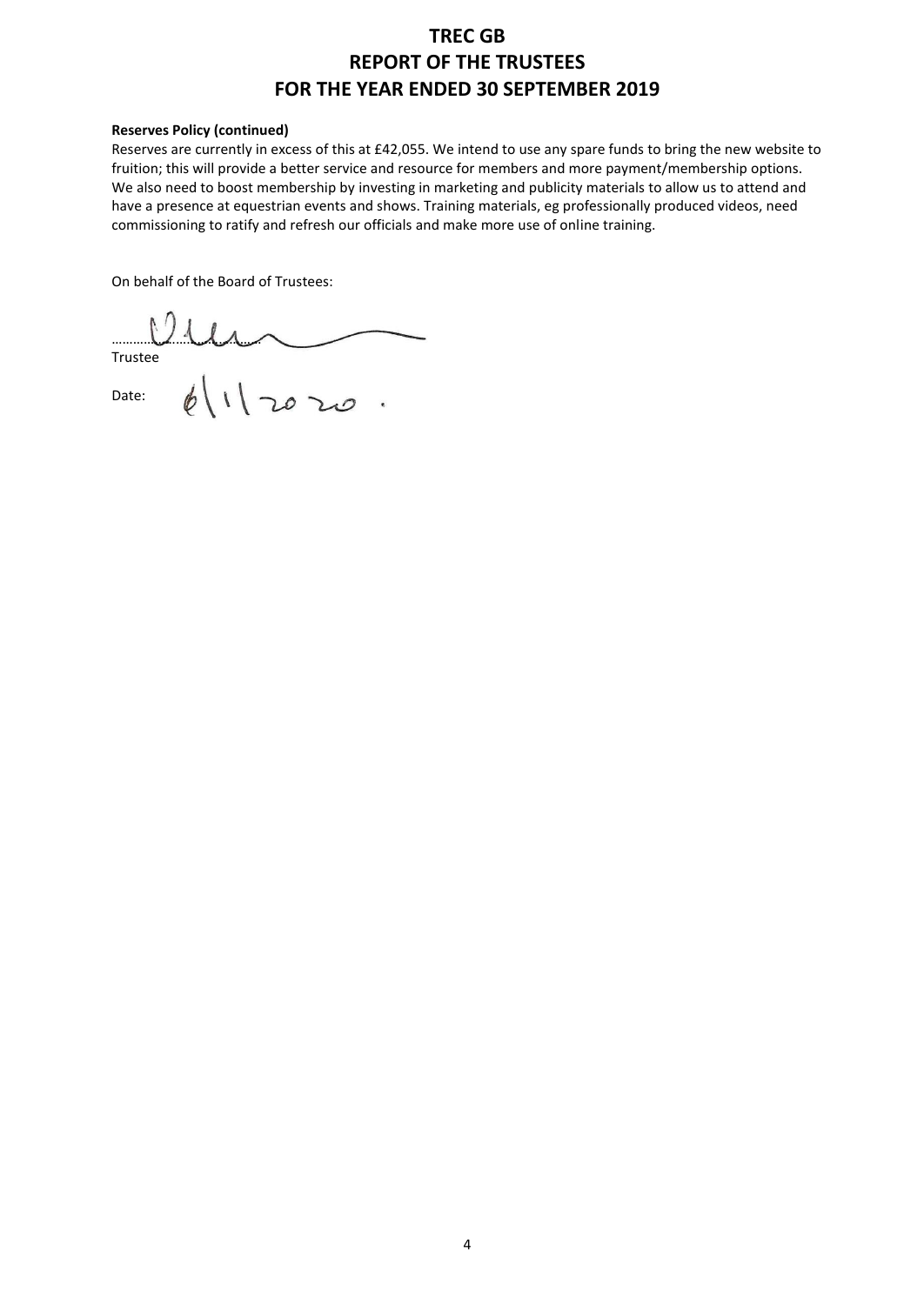## **INDEPENDENT EXAMINER'S REPORT TO THE TRUSTEES OF TREC GB**

I report on the accounts of TREC GB for the year ended 30 September 2019, which are set out on page 5.

#### **Respective Responsibilities of Trustees and Examiner**

The trustees (who are also the directors of the company for the purposes of company law) are responsible for the preparation of the accounts in accordance with the terms of the Charities and Trustee Investment (Scotland) Act 2005, the Charities Accounts (Scotland) Regulations 2006 and the Charities Act 2011. The charity's trustees consider that the audit requirements of Regulation 10(1) (a) to (c) of the Charities Accounts (Scotland) Regulations 2006 and Section 144(2) of the Charities Act 2011 do not apply and that an independent examination is needed.

Having satisfied myself that the Charity is not subject to audit under company law and is eligible for an independent examination it is my responsibility to:

- examine the accounts under section 44(1) (c) of the Charities and Trustee Investment (Scotland) Act 2005 and section 145(5)(b) of the Charities Act 2011;
- to follow the procedures laid down in the General Directions given by the Charity Commission under section 145(5)(b) of the Charities Act 2011; and
- to state whether particular matters have come to my attention.

#### **Basis of Independent Examiner's Report**

My examination was carried out in accordance with Regulation 11 of the Charities Accounts (Scotland) Regulations 2006 (the 2006 Accounts Regulations) and the General Directions given by the Charity Commission. An examination includes a review of the accounting records kept by the charity and a comparison of the accounts presented with those records. It also includes consideration of any unusual items or disclosures in the accounts, and the seeking of explanations from you as trustees concerning any such matters. The procedures undertaken do not provide all the evidence that would be required in an audit and, consequently, no opinion is given as to whether the accounts present a "true and fair view" and the report is limited to those matters set out in the statement below.

#### **Independent Examiner's Statement**

In connection with my examination, no matter has come to my attention:

- which gives me reasonable cause to believe that, in any material respect, the requirements
	- a) to keep accounting records in accordance with Section 44(1) (a) of the 2005 Act, Regulation 4 of the 2006 Accounts Regulations and section 130 of the Charities Act 2011; and
	- b) to prepare accounts which accord with the accounting records and comply with Regulation 9 of the 2006 Accounts Regulations and the requirements of the Charities Act 2011
- have not been met or to which, in my opinion, attention should be drawn in order to enable a proper understanding of the accounts to be reached.

**Roger Carne FCA Bush & Co Limited Chartered Accountants 2 Barnfield Crescent Exeter EX1 1Q**

Date 9 Ja**vag 220**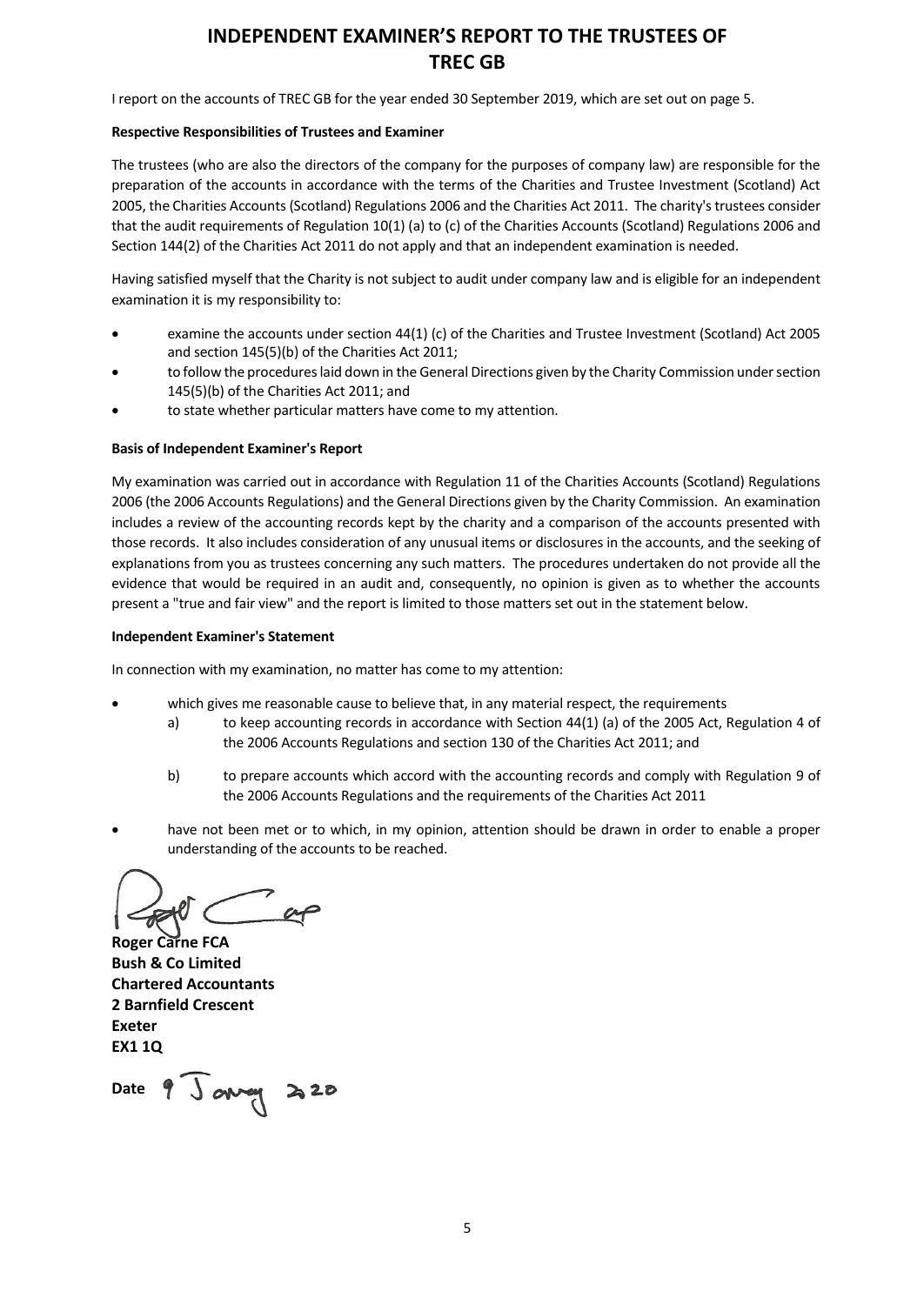### **TREC GB**

### **RECEIPTS & PAYMENTS ACCOUNTS**

### **FOR THE YEAR ENDED 30 SEPTEMBER 2019**

#### **Charity Number: 1161328 Scottish Charity Number: SCO46352**

|                                          |                                  | 2019   |         |        | 2018    |  |
|------------------------------------------|----------------------------------|--------|---------|--------|---------|--|
|                                          |                                  | £      | £       | £      | £       |  |
| <b>Receipts</b>                          |                                  |        |         |        |         |  |
|                                          | Membership fees from individuals |        | 16,716  |        | 23,823  |  |
|                                          | Membership fees from clubs       |        | 7,300   |        | 6,750   |  |
|                                          | Competitor fees                  |        | 12,133  |        | 8,777   |  |
|                                          | Championship income              |        | 24,209  |        | 16,393  |  |
|                                          | Maps income                      |        | 1,795   |        | 1,989   |  |
|                                          | Rulebook income                  |        | 1,477   |        | 1,047   |  |
|                                          | Competition booking fees         |        | 2,715   |        | 3,286   |  |
|                                          | Sponsorship                      |        | 650     |        | 500     |  |
|                                          | Donations                        |        | 237     |        | 79      |  |
|                                          | Clothing & fund raising          |        | 57      |        | 432     |  |
|                                          | League income                    |        | 6,039   |        | 6,800   |  |
|                                          | <b>Training book</b>             |        | 865     |        |         |  |
|                                          | Course income                    |        | 310     |        | 390     |  |
|                                          | <b>Bank interest</b>             |        | 90      |        | 76      |  |
|                                          |                                  |        | 74,594  |        | 70,342  |  |
| <b>Payments</b>                          |                                  |        |         |        |         |  |
|                                          | Insurance                        | 8,860  |         | 8,410  |         |  |
|                                          | Championship expenses            | 22,489 |         | 19,762 |         |  |
|                                          | Administration                   | 22,757 |         | 24,796 |         |  |
|                                          | Club refunds                     | 4,330  |         | 4,380  |         |  |
|                                          | Maps                             | 1,795  |         | 1,989  |         |  |
|                                          | Winter series                    | 595    |         | 869    |         |  |
|                                          | Printing (rulebooks)             | 1,183  |         | 927    |         |  |
|                                          | Clothing/books                   | 141    |         | 184    |         |  |
|                                          | League expenses                  | 6,939  |         | 9,337  |         |  |
|                                          | Rosettes                         | 514    |         | 460    |         |  |
|                                          | Training                         | 469    |         | 794    |         |  |
|                                          | Conferences                      | 196    |         |        |         |  |
|                                          | PayPal charges                   | 887    |         | 822    |         |  |
|                                          | Phone                            | 336    |         | 286    |         |  |
|                                          | International                    | 1,286  |         | 2,170  |         |  |
|                                          | Accounting                       | 1,356  |         | 1,620  |         |  |
|                                          | Constitution (legal fees)        | 1,376  |         |        |         |  |
|                                          | <b>Scoring Programme</b>         | 1,557  |         | 1,372  |         |  |
|                                          | Donations                        | 220    |         |        |         |  |
|                                          |                                  |        | 77,286  |        | 78,178  |  |
| <b>Excess of income over expenditure</b> |                                  |        | (2,692) |        | (7,836) |  |
| <b>Funds brought forward</b>             |                                  |        | 44,747  |        | 52,583  |  |
| Cash funds carried forward               |                                  |        | 42,055  |        | 44,747  |  |